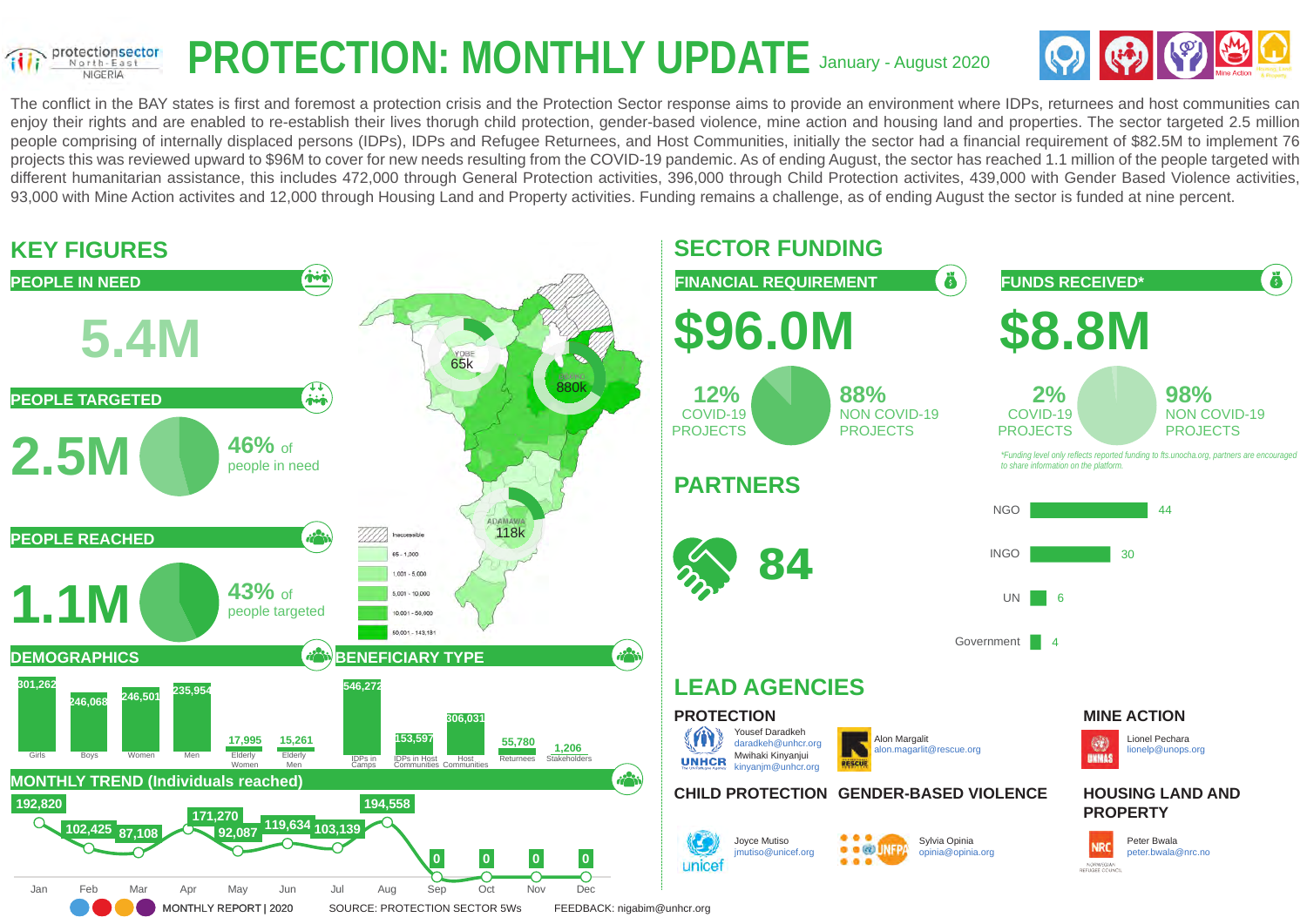#### **GENERAL PROTECTION** January - August 2020 protectionsector NIGERIA



General Protection outlined 3 objectives for 2020 which will be achieved through a set of interventions to prevent and/or address violations of human rights including abduction, arbitrary detention, forced displacement, restricted freedom of movement, lack of documentation, human trafficking and access to justice. The specific activities will include human rights monitoring, vulnerability screening, referral mechanisms, provision of documentation and legal advice, awareness creation. As of ending August the 472,606 of the people targeted has been reached through activities in the HRP. **KEY FIGURES**



#### **OVERVIEW BY SECTOR OBJECTIVES AND INDICATORS**

**1. Enhance civilians' protection from harm and respond to specific needs and risks with timely and comprehensive protection services.**

| monitored                      | Number of vulnerable IDPs, IDP returnees and refugee returnees screened, registered and                                                                                                             | <b>TARGET</b> | <b>COVERAGE</b> |
|--------------------------------|-----------------------------------------------------------------------------------------------------------------------------------------------------------------------------------------------------|---------------|-----------------|
| 27,556                         | 372,444                                                                                                                                                                                             | 400,000       | 7%              |
| receive support services       | Number of vulnerable women, girls, boys and men referred for inter-sectoral assistance that                                                                                                         |               |                 |
| 31,748                         | 68,252                                                                                                                                                                                              | 100,000       | 32%             |
| protection-specific assistance | Number of women, girls, boys and men with identified protection needs provided with                                                                                                                 |               |                 |
| 17,186                         | 122,814                                                                                                                                                                                             | 140,000       | 12%             |
|                                | Number of vulnerable women, girls, boys and men provided with general information about<br>availability of essential services and complaints mechanisms                                             |               |                 |
| 44,642                         | 455,358                                                                                                                                                                                             | 500,000       | 9%              |
|                                | 2. Improve affected persons' access to their rights and strengthen the overall protection environment.<br>Number of women, girls, boys and men provided with access to legal and land documentation |               |                 |
| 188,188                        | 811,812                                                                                                                                                                                             | 1,000,000     | 19%             |
|                                | Number of women, girls, boys and men provided with legal aid services for access to justice                                                                                                         |               |                 |
| 1,891                          | 23,109                                                                                                                                                                                              | 25,000        | 8%              |
|                                | Number of persons (IDP and returnees, host community members, Government officials, service<br>providers and humanitarian workers) provided with training on protection principles                  |               |                 |
| 2,031                          | 7,969                                                                                                                                                                                               | 10,000        | 20%             |
| movement.                      | 3. Promote the creation of conditions for safe, voluntary and durable solutions and enhance freedom of                                                                                              |               |                 |
| negative coping mechanisms     | Number of women, girls, boys and men receiving protection information and assistance to counter                                                                                                     |               |                 |
| 146,096                        | 353,904                                                                                                                                                                                             | 500,000       | 29%             |
|                                |                                                                                                                                                                                                     |               |                 |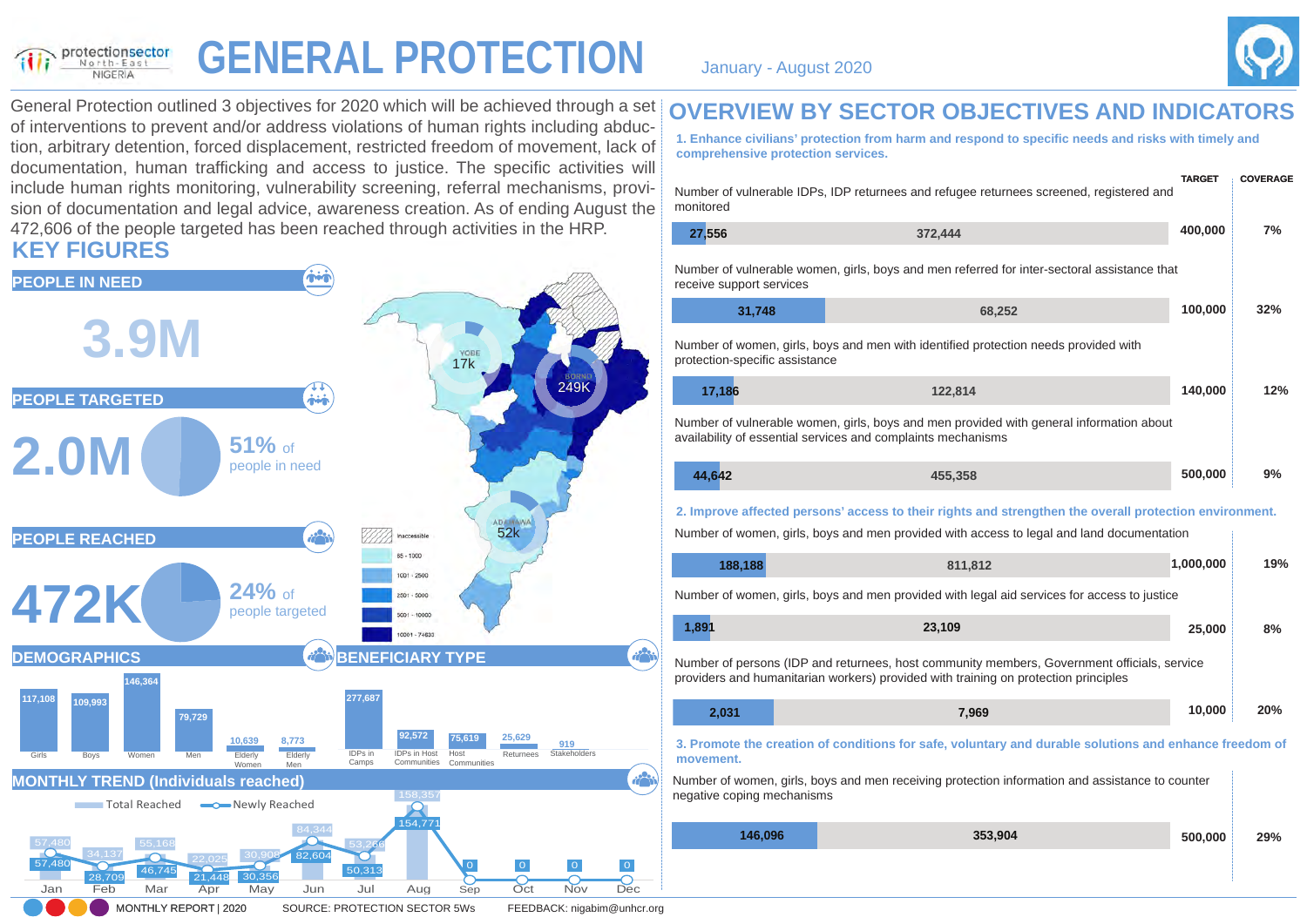

## **CHILD PROTECTION** January - August 2020



At least 1 million girls (53per cent) and boys (47 per cent) in need of care and protection from abuse, discrimination, exploitation, neglect and violence in north-east Nigeria are targeted with child protection interventions. Prevention and response priorities will focus on vulnerable children, their caregivers and communities amongst IDPs, returnee and host communities most affected by the conflict, and based on the level of needs, vulnerabilities and coping mechanisms. Girls and boys between the age of 6 to 17 years, including adolescents, form 28 per cent and 25 per cent of the estimated population in need of child protection services respectively. The Sub-Sector response has prioritised localities most affected by the conflict, with Adamawa State representing 13%, Borno State 77% cent and Yobe State 10% of the targeted population.

#### **KEY FIGURES**



## **OVERVIEW BY SECTOR OBJECTIVES AND INDICATORS**

**1. Conflict-affected children, adolescents and caregivers' well-being is enhanced through provision of quality mental health and psychosocial support services and information on child care and protection.**

|                                                                                                                                        | Number of children and adolescents benefiting from psychosocial support services.               |       | <b>TARGET</b> | <b>COVERAGE</b> |
|----------------------------------------------------------------------------------------------------------------------------------------|-------------------------------------------------------------------------------------------------|-------|---------------|-----------------|
| 209,014                                                                                                                                | 334,986                                                                                         |       | 544.000       | 38%             |
|                                                                                                                                        | Number of children and adolescents benefiting from mental health services.                      |       |               |                 |
| 294                                                                                                                                    | 1,206                                                                                           |       | 1,500         | <b>20%</b>      |
| Number of caregivers benefiting from psychosocial support services and mental health services.                                         |                                                                                                 |       |               |                 |
|                                                                                                                                        | 22,369                                                                                          | 2,631 | 25,000        | 89%             |
| Number of community members and caregivers of conflict-affected children who benefit from<br>information on child care and protection. |                                                                                                 |       |               |                 |
| 103,827                                                                                                                                | 146,173                                                                                         |       | 250,000       | 42%             |
|                                                                                                                                        | 2. Girls and boys facing protection risks have access to comprehensive case management services |       |               |                 |
|                                                                                                                                        | Number of girls and boys affected by protection risks who receive specialized support services. |       |               |                 |
|                                                                                                                                        | 3,261                                                                                           | 239   | 3,500         | 93%             |
| Number of unaccompanied and separated girls and boys reunified with their families.                                                    |                                                                                                 |       |               |                 |
| 336                                                                                                                                    | 564                                                                                             |       | 900           | 37%             |

|                   |                                          | $-1 -$                                                                                                 |       |     |
|-------------------|------------------------------------------|--------------------------------------------------------------------------------------------------------|-------|-----|
|                   | placed in alternative care arrangements. | Number of children affected by protection risks (family separation, violence, neglect, abuse, etc.)    |       |     |
| 1.062             |                                          | 3.338                                                                                                  | 4.400 | 24% |
| support services. |                                          | Number of girls and boys living with disabilities affected by protection risks who receive specialized |       |     |
| 41                |                                          | 209                                                                                                    | 250   | 16% |

**3: Grave violations against children are monitored and reported; and children and adolescents who have suffered from such violations, including those formerly associated with armed groups or those returning from captivity, are supported to successfully reintegrate into their communities.**

Number of children and adolescents suffering from grave child rights violations, including those formerly associated with armed groups or returning from captivity, who benefited from socio-economic assistance to successfully reintegrate into their communities.

| 5.888                                                                                                                                                                               | 4.400   | 134% |
|-------------------------------------------------------------------------------------------------------------------------------------------------------------------------------------|---------|------|
| Number of conflict-affected girls, boys, women and men and young people affected by grave child<br>rights violations who benefit from information on grave child rights violations. |         |      |
| 28.427<br>271.573                                                                                                                                                                   | 300,000 | 9%   |
|                                                                                                                                                                                     |         |      |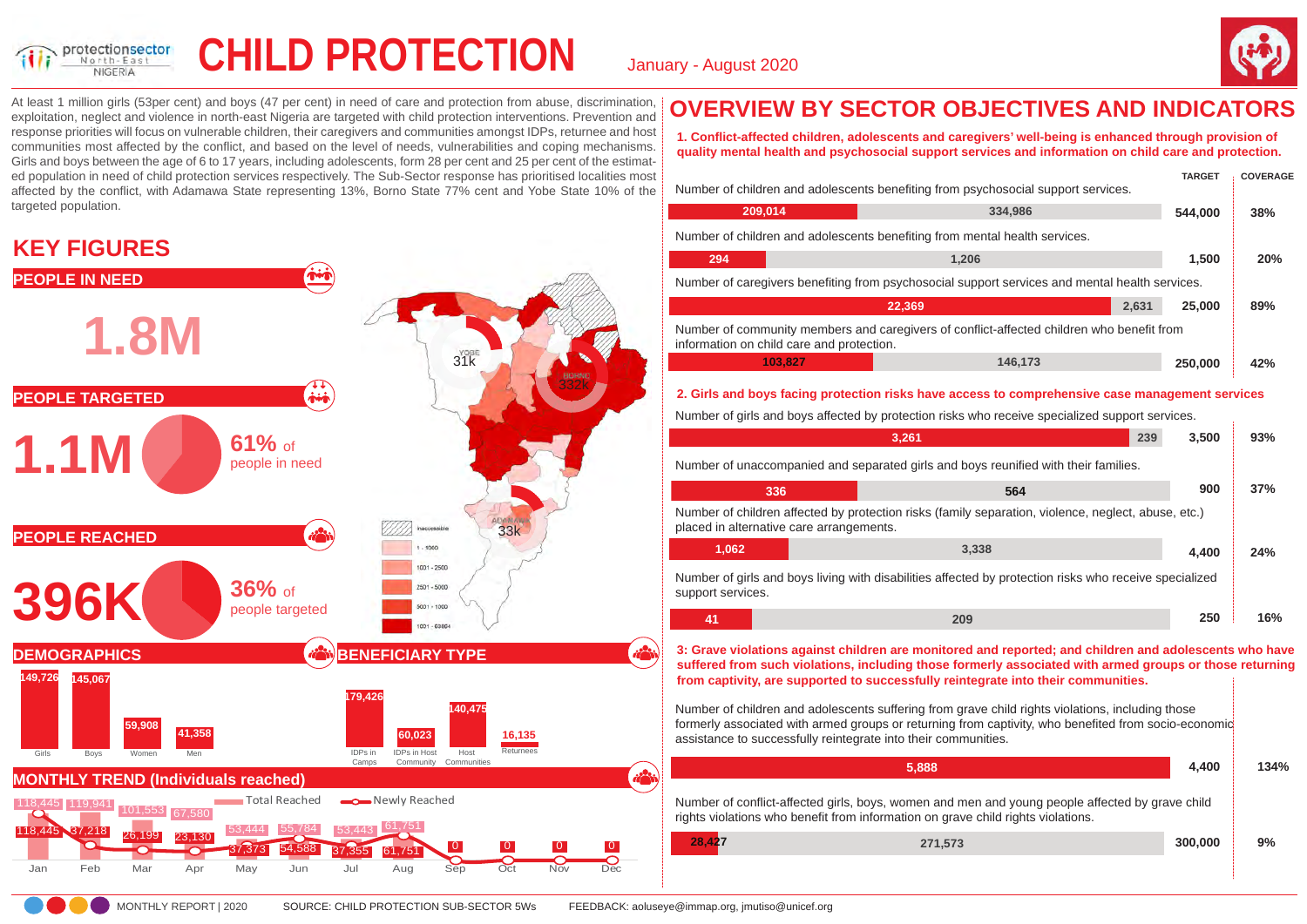

# **GENDER BASED VIOLENCE** January - August 2020



The overarching goal of the GBV Sub-Sector response plan is to provide safe and comprehensive services to those affected by genderbased violence and facilitate the recognition that GBV programming is the responsibility of all humanitarian actors and needs to be addressed with adequate, comprehensive and coordinated actions. The response plan is guided by three approaches: Life-saving response to survivors and those at risk of violence; GBV prevention and integration of GBV risk mitigation aimed at promoting dignity and safety in humanitarian action. Promotion of women leadership and participation in camp oversight groups will be prioritised. Emphasis is also placed on upholding the zero tolerance for Sexual Exploitation and Abuse (SEA) across the humanitarian system through promoting accountability, prevention measures and support to survivors.

### **KEY FIGURES**



#### **OVERVIEW BY SECTOR OBJECTIVES AND INDICATORS**

|                                      | 1. Improved access to quality lifesaving and well-coordinated GBV response services for survivors and                                                                                                    |         |               |                 |
|--------------------------------------|----------------------------------------------------------------------------------------------------------------------------------------------------------------------------------------------------------|---------|---------------|-----------------|
| individuals at risk.<br>mechanisms). | Number of survivors provided with GBV case management and specialized services (medical -<br>including psychiatric services, psychosocial services, access to justice, safety options and security       |         | <b>TARGET</b> | <b>COVERAGE</b> |
| 47,470                               | 152,530                                                                                                                                                                                                  |         | 200,000       | 24%             |
|                                      | Number of individuals at risk who receive immediate material assistance including dignity kits                                                                                                           |         |               |                 |
| 17.<br>33                            | 232,967                                                                                                                                                                                                  |         | 250,000       | 7%              |
|                                      | Number of practitioners benefitting from training/capacity building initiatives, who demonstrate<br>increased knowledge in improving the quality of service provision                                    |         |               |                 |
|                                      | 1,533                                                                                                                                                                                                    |         | 1,000         | 153%            |
|                                      | 2: Enhanced wellbeing among survivors/vulnerable individuals through survivor centred service<br>provision and GBV risk mitigation efforts into humanitarian response efforts.                           |         |               |                 |
|                                      | Number of beneficiaries who demonstrate improved capacity from peer support, mentoring/<br>coaching, skills building and empowerment programs                                                            |         |               |                 |
| 30,227                               | 119,773                                                                                                                                                                                                  |         | 150,000       | 20%             |
|                                      | Number of beneficiaries (survivors and women/girls formerly abducted/associated with the armed<br>groups & forces, survivors of trafficking) successfully reintegrated into a healthy social environment |         |               |                 |
| 600                                  | 99,400                                                                                                                                                                                                   |         | 100,000       | 1%              |
|                                      | Number of frontline responders who demonstrate awareness on services for GBV/TIP/WAFAAG and<br>ability to make safe referrals to appropriate assistance                                                  |         |               |                 |
|                                      | 4,885                                                                                                                                                                                                    |         | 3,500         | 140%            |
|                                      | Number of relevant institutions/facilities (state services and humanitarian partners) that demonstrate<br>increased capacity in provision of survivor centred services                                   |         |               |                 |
| 29                                   | 171                                                                                                                                                                                                      |         | 200           | 15%             |
|                                      | 3: Strengthened community resilience and systems/institutions that prevent and respond to gender-<br>based violence including harmful practices.                                                         |         |               |                 |
| generation opportunities.            | Number of beneficiaries who access increased social and safe economic/livelihood/income                                                                                                                  |         |               |                 |
| 9,677                                | 90,323                                                                                                                                                                                                   |         | 100,000       | 10%             |
| harmful practices                    | Number of relevant institutions and systems that are enabled (either established and/or strengthened)<br>to plan, fund, and deliver multi-sectoral programmes that prevent and respond to GBV, including |         |               |                 |
|                                      | 15                                                                                                                                                                                                       |         | 15            | 0%              |
|                                      | Number of persons reached through sensitization, community engagement and capacity building on<br>GBV prevention and principles that address negative social norms                                       |         |               |                 |
|                                      | 324,757                                                                                                                                                                                                  | 157,964 | 482,721       | 67%             |
|                                      |                                                                                                                                                                                                          |         |               |                 |